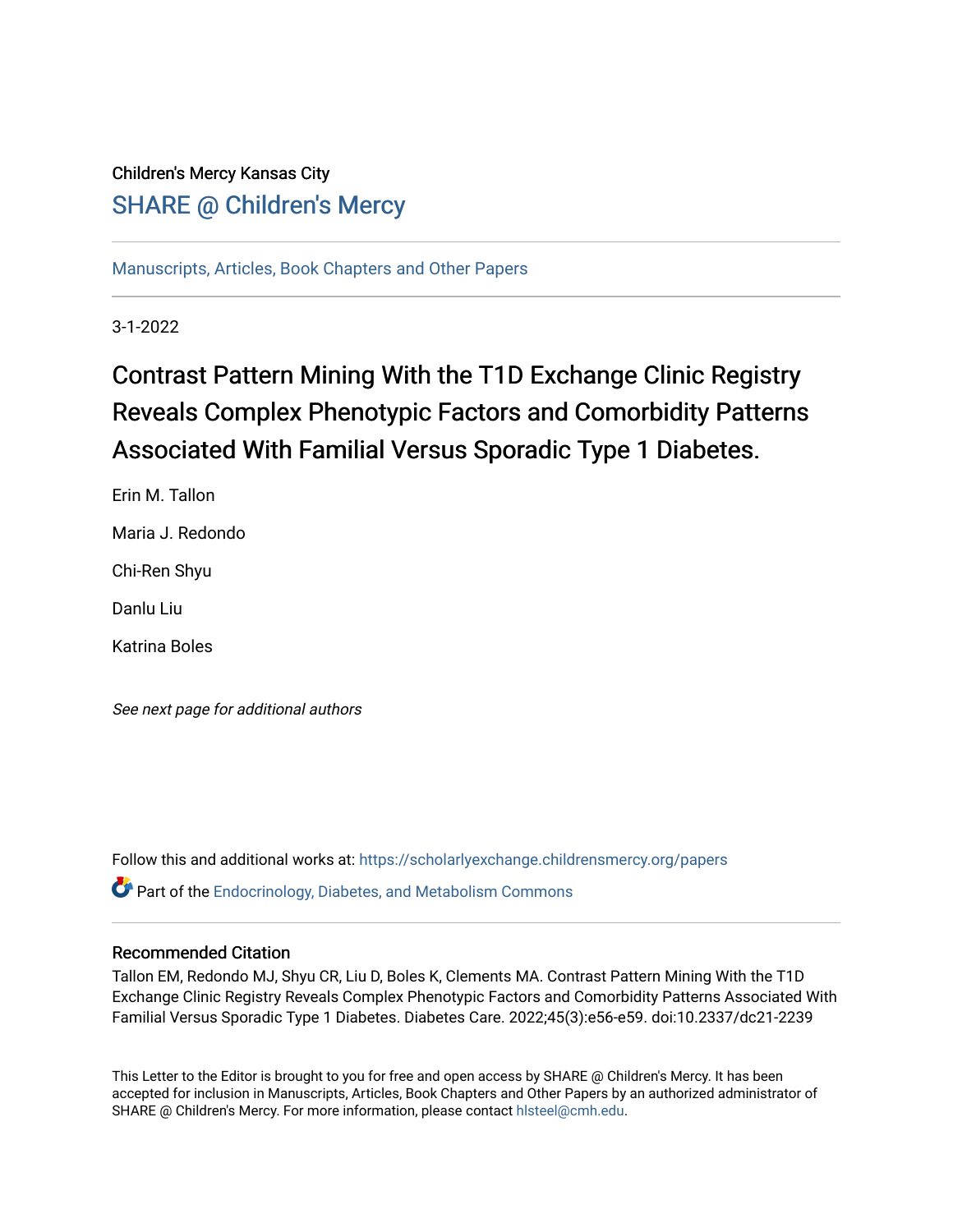### Creator(s)

Erin M. Tallon, Maria J. Redondo, Chi-Ren Shyu, Danlu Liu, Katrina Boles, and Mark A. Clements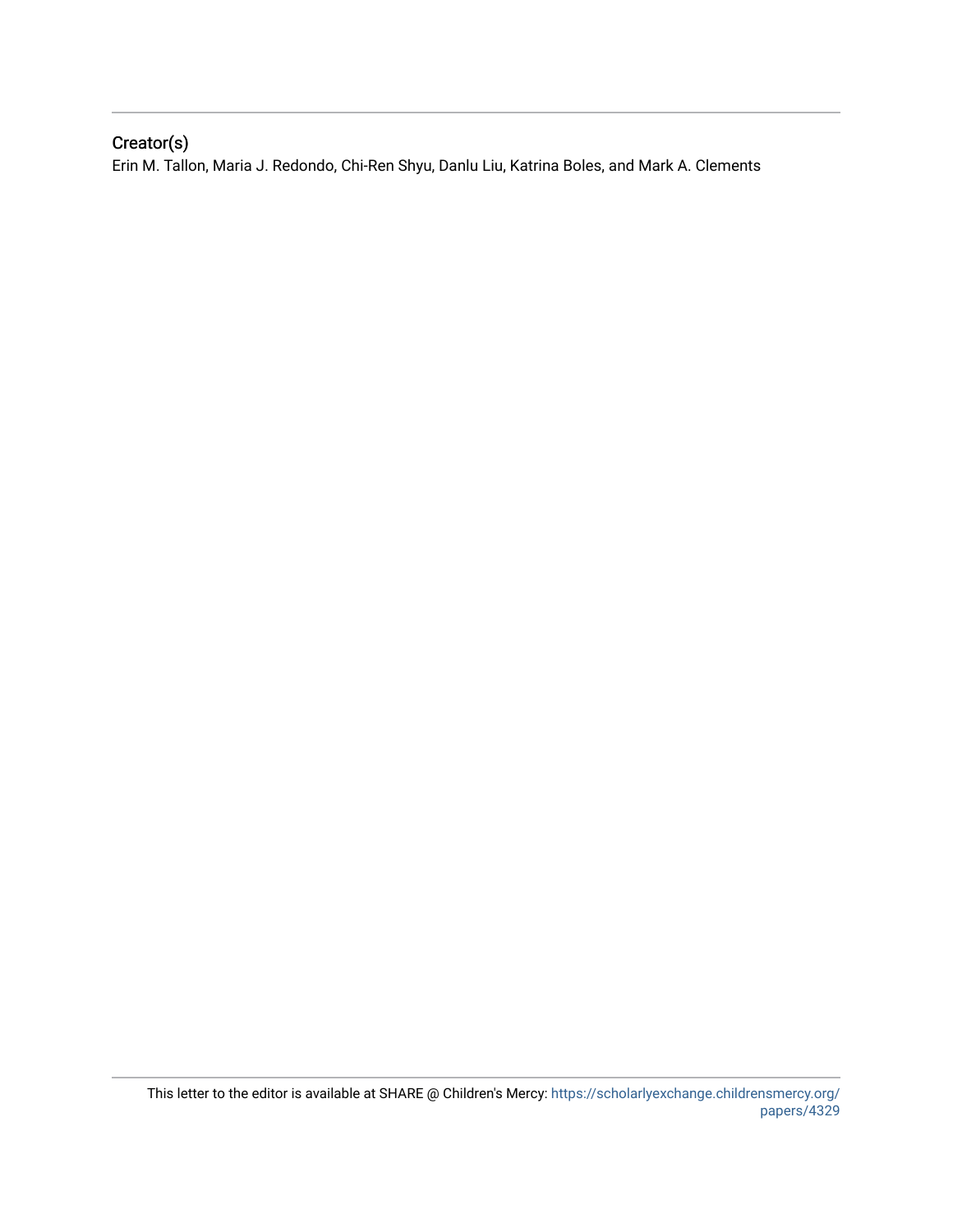

Contrast Pattern Mining With the T1D Exchange Clinic Registry Reveals Complex Phenotypic Factors and Comorbidity Patterns Associated With Familial Versus Sporadic Type 1 Diabetes

Erin M. Tallon, $^1$  Maria J. Redondo, $^2$ Chi-Ren Shyu, $^{1,3,4}$  Danlu Liu, $^3$ Katrina Boles, $^1$  and Mark A. Clements<sup>5</sup>

Diabetes Care 2022;45:e56–e59 | https://doi.org/10.2337/dc21-2239

Scant attention has been paid to evaluating differences in the prevalence of comorbidities and diabetes-related complications in familial versus sporadic type 1 diabetes (1). Knowledge gains in this area could advance the development of risk prediction tools and tailored interventions for preventing or delaying onset of comorbidities or diabetes-related complications in high-risk patient subgroups.

To address this gap, we applied a computationally optimized, exploratory data mining algorithm to the T1D Exchange Clinic Registry (2). For the first time in a large U.S.-based cohort, we assessed demographic and phenotypic factors and comorbid conditions for associations with familial (i.e., having an affected first-degree relative) or sporadic (i.e., having no family history of type 1 diabetes) disease.

The T1D Exchange Clinic Registry is a deidentified, publicly available data set comprising 34,013 adult and pediatric participants who received routine clinical care at 83 U.S.-based endocrinology practices between July 2007 and April 2018 (3). We analyzed participants with a family history of type 1 diabetes involving a first-degree relative, i.e., father  $(n =$ 1,464), mother ( $n = 818$ ), sibling/twin

 $(n = 1,882)$ , and/or child  $(n = 228)$  (total n = 3,941) or no family history of type 1 diabetes ( $n = 12,291$ ). Excluding participants >50 years old resulted in a relatively balanced distribution of age and diabetes duration across both subgroups.

A contrast pattern mining algorithm detects significant differences in the frequencies of attributes across two patient subgroups. We used our validated algorithm to discover individual and co-occurring characteristics that were documented significantly more frequently in familial versus sporadic type 1 diabetes. Here, we refer to these characteristics as "patterns" or "feature patterns." Our algorithm returns feature patterns consisting of one, two, or three elements. Individual elements are synonymous with individual characteristics.

Metrics used in feature pattern analysis include support, growth, and confidence (4,5). Support is the proportion of individuals in a subgroup who are associated with a given feature pattern. Growth is a support ratio between subgroups. Confidence corresponds to the statistical concept of positive predictive value. We used Fisher exact tests to calculate the statistical significance of each pattern  $(P < 0.05)$  and the Benjamini-Hochberg

(BH) procedure to control for false discovery (false discovery rate of 0.1).

Of 16,232 individuals who met inclusion criteria, 24.3% ( $n = 3,941$ ) had an affected first-degree relative. Median age of familial cases was 18 (interquartile range [IQR] 15, 27) years; for sporadic cases, median age was 18 (IQR 15, 23) years ( $P = 0.05$ ). Median diabetes duration in familial cases was 10 (IQR 6, 16) years; in sporadic cases, median diabetes duration was 9 (IQR, 6, 14) years  $(P < 0.001)$ . Median age at diagnosis was 8 (IQR 4, 12) years in both subgroups ( $P = 0.002$ ). Mean ( $\pm$  SD) hemoglobin  $A_{1c}$  (Hb $A_{1c}$ ) for familial cases was 8.4 ± 1.3% (68.7 ± 14.7 mmol/mol); for sporadic cases, mean  $HbA_{1c}$  was 8.3  $± 1.2% (66.72 ± 13.2 mmol/mol) (P <$ 0.001).

Downloaded from http://diabetesjournals.org/care/article-pdf/45/3/e56/671948/dc212239.pdf by guest on 30 March 2022

Downloaded from http://diabetesjournals.org/care/article-pdf/45/3/e56/671948/dc212239.pdf by guest on 30 March 2022

We discovered 590 feature patterns that met a minimum prevalence threshold of 1% in at least one subgroup. After controlling for false discovery, 265 patterns retained statistical significance. These included 29 single-element patterns, 103 two-element patterns, and 133 three-element patterns (Table 1).

Conditions that were significantly enriched in familial type 1 diabetes included hypertension, hyperlipidemia/

<sup>3</sup> Department of Electrical Engineering and Computer Science, University of Missouri, Columbia, MO

Received 27 October 2021 and accepted 27 December 2021

4 School of Medicine, University of Missouri, Columbia, MO

<sup>2</sup> Texas Children's Hospital, Baylor College of Medicine, Houston, TX

 $^{\rm 1}$ Institute for Data Science and Informatics, University of Missouri, Columbia, MO

© 2022 by the American Diabetes Association. Readers may use this article as long as the work is properly cited, the use is educational and not for profit, and the work is not altered. More information is available at [https://www.diabetesjournals.org/journals/pages/license.](https://
www.diabetesjournals.org/journals/pages/license)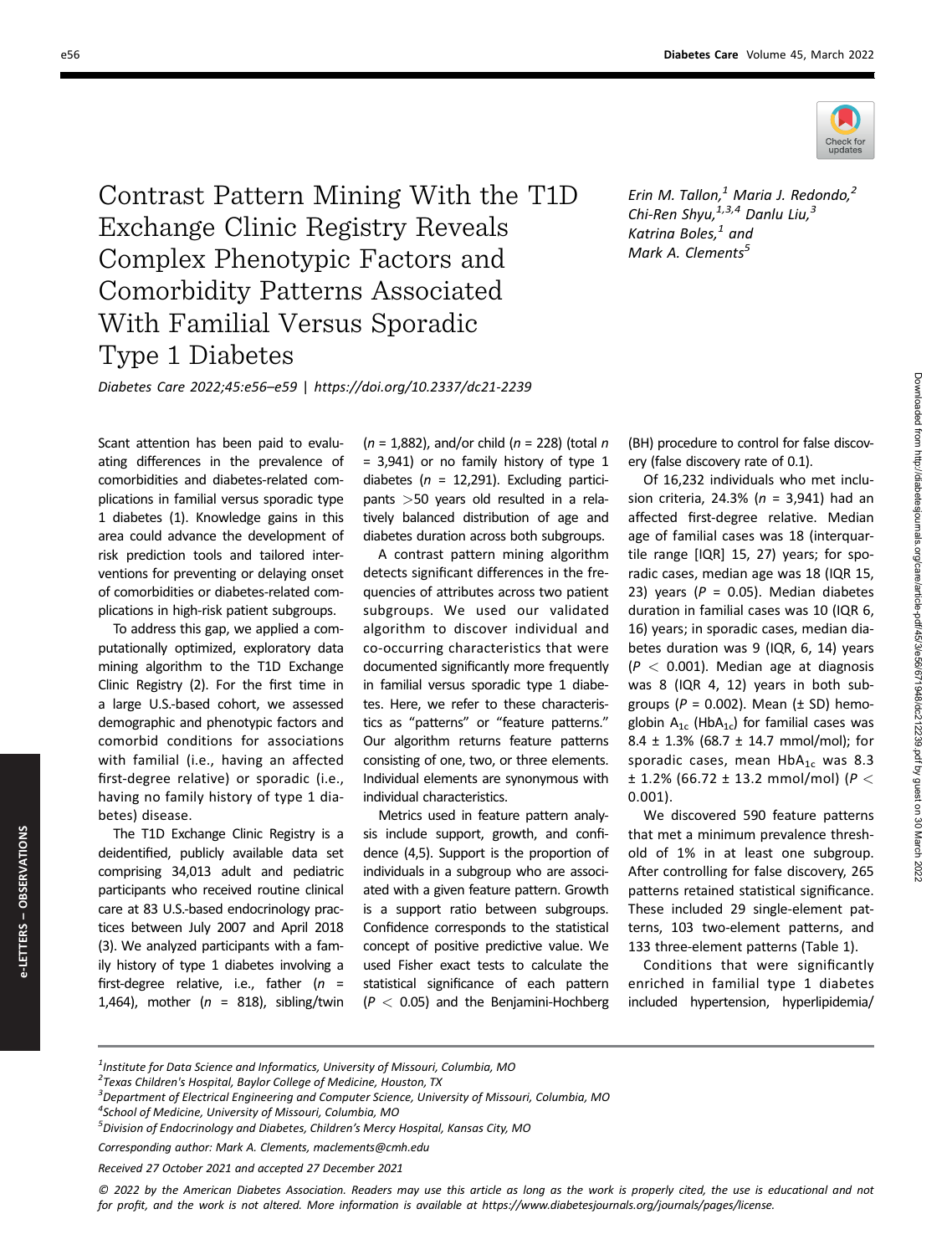| Table 1–Enrichment of phenotypic characteristics and comorbid conditions in familial and sporadic type 1 diabetes |                       |                                      |                                 |                                     |                         |                                         |                                    |                                        |              |
|-------------------------------------------------------------------------------------------------------------------|-----------------------|--------------------------------------|---------------------------------|-------------------------------------|-------------------------|-----------------------------------------|------------------------------------|----------------------------------------|--------------|
| Feature pattern                                                                                                   | subgroup*<br>Enriched | subgroup (%)<br>enriched<br>Support: | dnougqns<br>enriched<br>Growth: | Confidence:<br>dnougans<br>enriched | Nonenriched<br>dnougqns | subgroup (%)<br>nonenriched<br>Support: | nonenriched<br>dnougqns<br>Growth: | nonenriched<br>Confidence:<br>dnougqns | P value      |
|                                                                                                                   |                       |                                      |                                 |                                     |                         |                                         |                                    |                                        |              |
| One-element feature                                                                                               |                       |                                      |                                 |                                     |                         |                                         |                                    |                                        |              |
| patterns                                                                                                          |                       |                                      |                                 |                                     |                         |                                         |                                    |                                        |              |
| No documented                                                                                                     |                       |                                      |                                 |                                     |                         |                                         |                                    |                                        |              |
| comorbidities                                                                                                     | Sporadic              | 27.28                                | 1.35                            | 0.81                                | Familial                | 20.15                                   | 0.19                               | 0.19                                   | 1.08E-19     |
| Hypertension                                                                                                      | Familial              | 12.00                                | 1.46                            | 0.32                                | Sporadic                | 8.24                                    | 0.68                               | 0.68                                   | 4.00E-12     |
| Asian                                                                                                             | Sporadic              | 1.64                                 | 3.08                            | 0.91                                | Familial                | 0.53                                    | 0.32                               | 0.09                                   | 1.52E-08     |
| Non-Hispanic Black                                                                                                | Familia               | 6.29                                 | 1.55                            | 0.33                                | Sporadic                | 4.07                                    | 0.67                               | 0.67                                   | 2.03E-08     |
| Hyperlipidemia                                                                                                    |                       |                                      |                                 |                                     |                         |                                         |                                    |                                        |              |
| dyslipidemia                                                                                                      | Familial              | 21.52                                | 1.22                            | 0.28                                | Sporadic                | 17.57                                   | 0.72                               | 0.72                                   | 4.49E-08     |
| Atherosclerosis                                                                                                   | Familia               | $1.14$                               | 3.26                            | 0.51                                | Sporadic                | 0.35                                    | 0.31                               | 0.49                                   | 5.53E-08     |
| RMV disorder                                                                                                      | Familia               | 9.06                                 | 1.36                            | 0.30                                | Sporadic                | 6.68                                    | 0.70                               | 0.70                                   | 1.07E-06     |
| Diagnosis age 0-4 years                                                                                           | Familial              | 29.21                                | 1.15                            | 0.27                                | Sporadic                | 25.30                                   | 0.73                               | 0.73                                   | 1.53E-06     |
| Erectile/sexual                                                                                                   |                       |                                      |                                 |                                     |                         |                                         |                                    |                                        |              |
| dysfunction                                                                                                       | Familia               | 1.50                                 | 2.12                            | 0.40                                | Sporadic                | 0.71                                    | 0.47                               | 0.60                                   | 1.57E-05     |
| Gastroesophageal                                                                                                  |                       |                                      |                                 |                                     |                         | 1.97                                    |                                    |                                        |              |
| reflux disease                                                                                                    | Familia               | 3.15                                 | 1.60                            | 0.34                                | Sporadic                |                                         | 0.66                               | 0.66                                   | 3.31E-05     |
| Substance abuse                                                                                                   |                       |                                      |                                 |                                     |                         |                                         |                                    |                                        |              |
| disorder                                                                                                          | Familia               | 1.22                                 | 2.11                            | 0.40                                | Sporadic                | 0.58                                    | 0.47                               | 0.60                                   | 9.69E-05     |
| Neuropathy                                                                                                        | Familia               | 4.16                                 | 1.45                            | 0.32                                | Sporadic                | 2.87                                    | 0.68                               | 0.68                                   | $1.09E - 04$ |
| Diagnosis age                                                                                                     |                       |                                      |                                 |                                     |                         |                                         |                                    |                                        |              |
| $\geq$ 26 years                                                                                                   | Familial              | 4.47                                 | 1.42                            | 0.31                                | Sporadic                | 3.15                                    | 0.69                               | 0.69                                   | 1.38E-04     |
| Nephropathy                                                                                                       | Familia               | 4.52                                 | 1.36                            | 0.30                                | Sporadic                | 3.31                                    | 0.70                               | 0.70                                   | 5.74E-04     |
| Insomnia                                                                                                          | Familia               | $1.02\,$                             | 2.05                            | 0.40                                | Sporadic                | 0.50                                    | 0.49                               | 0.60                                   | 6.46E-04     |
| Depression                                                                                                        | Familia               | 11.70                                | 1.18                            | 0.27                                | Sporadic                | 9.93                                    | 0.73                               | 0.73                                   | 1.78E-03     |
| Anemia                                                                                                            | Familia               | 1.62                                 | 1.62                            | 0.34                                | Sporadic                | 001                                     | 0.66                               | 0.66                                   | 1.97E-03     |
| Diagnosis age                                                                                                     |                       |                                      |                                 |                                     |                         |                                         |                                    |                                        |              |
| 13-18 years                                                                                                       | Sporadic              | 14.41                                | 1.15                            | 0.78                                | <b>Familial</b>         | 12.51                                   | 0.22                               | 0.22                                   | 2.59E-03     |
| <b>ADHD</b>                                                                                                       | Familial              | 7.71                                 | 1.20                            | 0.28                                | Sporadic                | 6.44                                    | 0.72                               | 0.72                                   | 6.21E-03     |
| Diagnosis age 5-9 years                                                                                           | Sporadic              | 34.27                                | 1.07                            | 0.77                                | Familia                 | 32.00                                   | 0.23                               | 0.23                                   | 8.95E-03     |
| Thyroid disorder                                                                                                  | Familia               | 21.31                                | 1.10                            | 0.26                                | Sporadic                | 19.40                                   | 0.74                               | 0.74                                   | 9.53E-03     |
| Diagnosis age                                                                                                     |                       |                                      |                                 |                                     |                         |                                         |                                    |                                        |              |
| $10-12$ years                                                                                                     | Sporadic              | 18.84                                | 1.11                            | 0.78                                | Familial                | 17.03                                   | 0.22                               | 0.22                                   | 1.07E-02     |
| Allergy                                                                                                           | Familia               | 5.33                                 | 1.23                            | 0.28                                | Sporadic                | 4.34                                    | 0.72                               | 0.72                                   | 1.11E-02     |
| Sleep apnea                                                                                                       |                       |                                      |                                 |                                     |                         |                                         |                                    |                                        |              |
| syndrome                                                                                                          | Familial              | 1.22                                 | 1.54                            | 0.33                                | Sporadic                | 0.79                                    | 0.65                               | 0.67                                   | 1.50E-02     |
| Constipation                                                                                                      | Familial              | 1.73                                 | 1.43                            | 0.31                                | Sporadic                | 1.20                                    | 0.69                               | 0.69                                   | 1.63E-02     |
| Hispanic or Latino                                                                                                | Sporadic              | 8.92                                 | 1.16                            | 0.78                                | Familial                | 7.71                                    | 0.22                               | 0.22                                   | 1.89E-02     |
| Overweight/obesity                                                                                                | Familial              | 4.95                                 | 1.20                            | 0.28                                | Sporadic                | 4.13                                    | 0.72                               | 0.72                                   | 3.09E-02     |
| Asthma                                                                                                            | Familial              | 6.06                                 | 1.17                            | 0.27                                | Sporadic                | 5.17                                    | 0.73                               | 0.73                                   | 3.50E-02     |
| Diagnosis age                                                                                                     |                       |                                      |                                 |                                     |                         |                                         |                                    |                                        |              |
| $19 - 25$ years                                                                                                   | Familial              | 4.77                                 | 1.18                            | 0.28                                | Sporadic                | 4.03                                    | 0.72                               | 0.72                                   | 4.49E-02     |
|                                                                                                                   |                       |                                      |                                 |                                     |                         |                                         |                                    |                                        |              |

Continued on p. e58 Continued on p. e58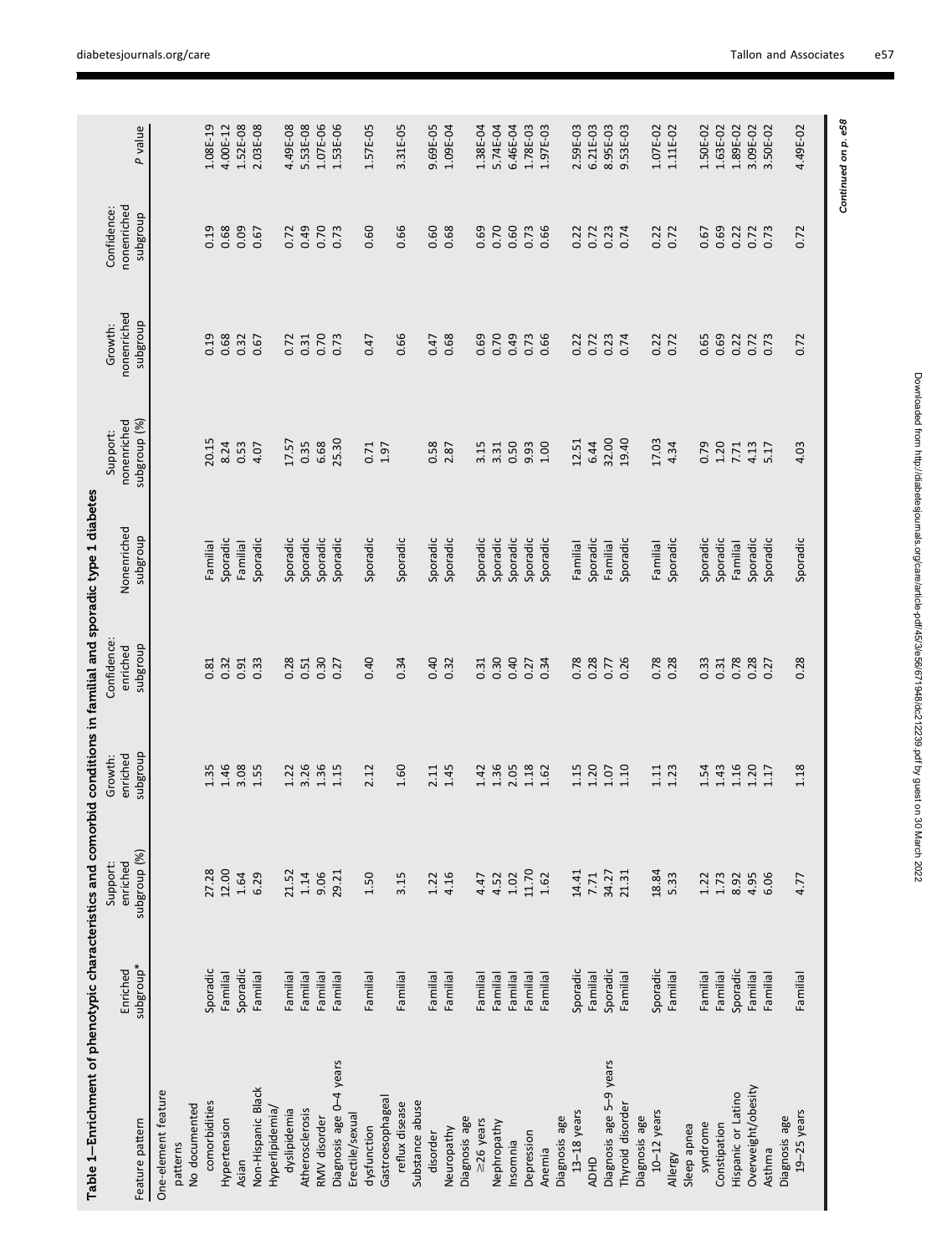| Table 1-Continued   |                 |                      |                     |                         |             |                         |                        |                            |                     |
|---------------------|-----------------|----------------------|---------------------|-------------------------|-------------|-------------------------|------------------------|----------------------------|---------------------|
|                     | Enriched        | enriched<br>Support: | enriched<br>Growth: | Confidence:<br>enriched | Nonenriched | nonenriched<br>Support: | nonenriched<br>Growth: | nonenriched<br>Confidence: |                     |
| Feature pattern     | *subgroup       | subgroup (%)         | dnougqns            | anougans                | anoaBqns    | subgroup (%)            | anougqns               | dnougqns                   | P value             |
| Selected two- and   |                 |                      |                     |                         |             |                         |                        |                            |                     |
| three-element       |                 |                      |                     |                         |             |                         |                        |                            |                     |
| feature patterns    |                 |                      |                     |                         |             |                         |                        |                            |                     |
| Hyperlipidemia/     |                 |                      |                     |                         |             |                         |                        |                            |                     |
| dyslipidemia and    |                 |                      |                     |                         |             |                         |                        |                            |                     |
| hypertension        | <b>Familial</b> | 6.95                 | 1.59                | 0.34                    | Sporadic    | 4.36                    | 0.66                   | 0.66                       | 4.07E-10            |
| No documented       |                 |                      |                     |                         |             |                         |                        |                            |                     |
| comorbidities and   |                 |                      |                     |                         |             |                         |                        |                            |                     |
| diagnosis age 5-9   |                 |                      |                     |                         |             |                         |                        |                            |                     |
| years               | Sporadic        | 9.15                 | 1.46                | 0.82                    | Familial    | 6.27                    | 0.18                   | 0.18                       | 6.46E-09            |
| RMV disorder and    |                 |                      |                     |                         |             |                         |                        |                            |                     |
| hyperlipidemia      |                 |                      |                     |                         |             |                         |                        |                            |                     |
| dyslipidemia        | Familial        | 4.95                 | 1.58                | 0.34                    | Sporadic    | 3.14                    | 0.66                   | 0.66                       | 2.71E-07            |
| RMV disorder and    |                 |                      |                     |                         |             |                         |                        |                            |                     |
| hypertension        | Familial        | 3.88                 | 1.68                | 0.35                    | Sporadic    | 2.31                    | 0.65                   | 0.65                       | 3.17E-07            |
| Hyperlipidemia/     |                 | 2.84                 | 1.81                | 0.37                    | Sporadic    | 1.57                    | 0.63                   | 0.63                       | 1.01E-06            |
| dyslipidemia and    |                 |                      |                     |                         |             |                         |                        |                            |                     |
| hypertension and    |                 |                      |                     |                         |             |                         |                        |                            |                     |
| RMV disorder        | Familial        |                      |                     |                         |             |                         |                        |                            |                     |
| No documented       |                 |                      |                     |                         |             |                         |                        |                            |                     |
| comorbidities and   |                 |                      |                     |                         |             |                         |                        |                            |                     |
| diagnosis age 13-18 |                 |                      |                     |                         |             |                         |                        |                            |                     |
| years               | Sporadic        | 4.38                 | 1.55                | 0.83                    | Familial    | 2.82                    | 0.17                   | 0.17                       | 8.52E-06            |
| No documented       |                 |                      |                     |                         |             |                         |                        |                            |                     |
| comorbidities and   |                 |                      |                     |                         |             |                         |                        |                            |                     |
| diagnosis age 10-12 | Sporadic        | 5.16                 | 1.46                | 0.82                    | Familial    | 3.53                    | 0.18                   | 0.18                       | 2.00E-05            |
| Nephropathy and     |                 | 2.64                 | 1.64                | 0.34                    | Sporadic    | $1.61$                  | 0.66                   | 0.66                       | 6.01E-05            |
| hypertension        | Familial        |                      |                     |                         |             |                         |                        |                            |                     |
| Nephropathy and     |                 |                      |                     |                         |             |                         |                        |                            |                     |
| hyperlipidemia/     |                 |                      |                     |                         |             |                         |                        |                            |                     |
| dyslipidemia        | Familial        | 2.54                 | 1.65                | 0.35                    | Sporadic    | 1.54                    | 0.65                   | 0.65                       | 7.31E-05            |
| Diagnosis age 5-9   |                 |                      |                     |                         |             |                         |                        |                            |                     |
| years and RMV       |                 |                      |                     |                         |             |                         |                        |                            |                     |
| disorder            | Familial        | 3.17                 | 1.53                | 0.33                    | Sporadic    | 2.07                    | 0.67                   | 0.67                       | 1.26E-04            |
| Neuropathy and      |                 |                      |                     |                         |             |                         |                        |                            |                     |
| hyperlipidemia/     |                 |                      |                     |                         |             |                         |                        |                            |                     |
| dyslipidemia        | Familial        | 2.51                 | 1.62                | 0.34                    | Sporadic    | 1.55                    | 0.66                   | 0.66                       | 1.36E-04            |
| Depression and      |                 |                      |                     |                         |             |                         |                        |                            |                     |
| hypertension        | Familial        | 2.51                 | 1.55                | 0.33                    | Sporadic    | 1.62                    | 0.67                   | 0.67                       | 4.80E-04            |
| No documented       |                 |                      |                     |                         |             |                         |                        |                            |                     |
| comorbidities and   |                 |                      |                     |                         |             |                         |                        |                            |                     |
| Hispanic or Latino  | Sporadic        | 2.87                 | 1.49                | 0.82                    | Familial    | 1.93                    | 0.18                   | 0.18                       | 1.11E-03            |
|                     |                 |                      |                     |                         |             |                         |                        |                            | Continued on p. e59 |